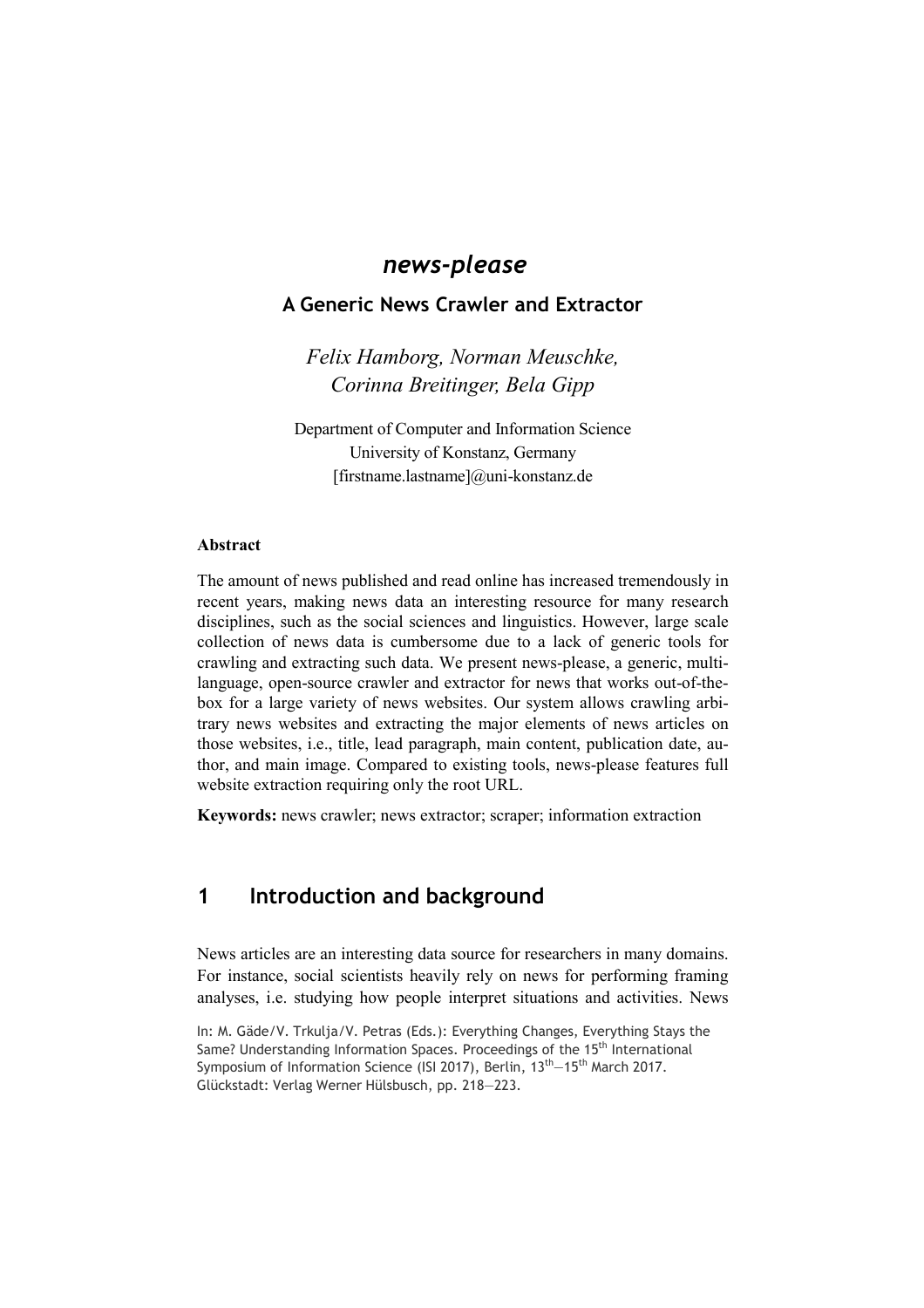are a well-suited data source for this kind of analysis, since they reflect which events received public attention and how these events were portrayed. Some news data sets, such as RCV1 (Lewis et al., 2004), are freely available. However, researchers often need to compile their own dataset, e.g., to include news published by specific outlets or in a certain time frame. Due to the lack of a publicly available, integrated crawler and extractor for news, researchers often implement such tools redundantly. The process of gathering news data typically consists of two phases: (1) *crawling news websites* and (2) *extracting information from news articles*.

*Crawling news websites* can be achieved using many web crawling frameworks, such as *scrapy* for Python (Kouzis-Loukas, 2016). Such frameworks traverse the links of websites, hence need to be tailored to the specific use case.

*Extracting information from news articles* is required to convert the raw data that the crawler retrieves into a format that is suitable for further analysis tasks, such as natural language processing. Information to be extracted typically includes the headline, authors, and main text. *Website-specific extractors*, such as used in (Meschenmoser et al., 2016; Paliouras et al., 2008), must be tailored to the individual websites of interest. These systems typically achieve high precision and recall for their extraction task, but require significant initial setup effort in order to customize the extractors to a set of specific news websites. Such website-specific extractors are most suitable when high data quality is essential, but the number of different websites to process is low.

*Generic extractors* are intended to obtain information from different websites without the need for adaption. They use heuristics, such as link density and word count, to identify the information to be extracted. Our literature review and experiments have shown that *Newspaper* (Ou-Yang, 2013) is currently one of the most sophisticated and best performing news extractors. It features robust extraction of all major news article elements and supports more than ten languages. Newspaper includes basic crawling, but lacks full website extraction, auto-extraction of new articles, and news content verification, i.e. determining whether a page contains a news article. The extraction performance of other frameworks, such as *boilerpipe* (Kohlschütter, Fankhauser & Nejdl, 2010), *Goose* (Labs, 2016), and *readability* (Baburov, 2010) is lower than that of the *Newspaper* tool. Furthermore, these latter tools do not offer support for crawling websites.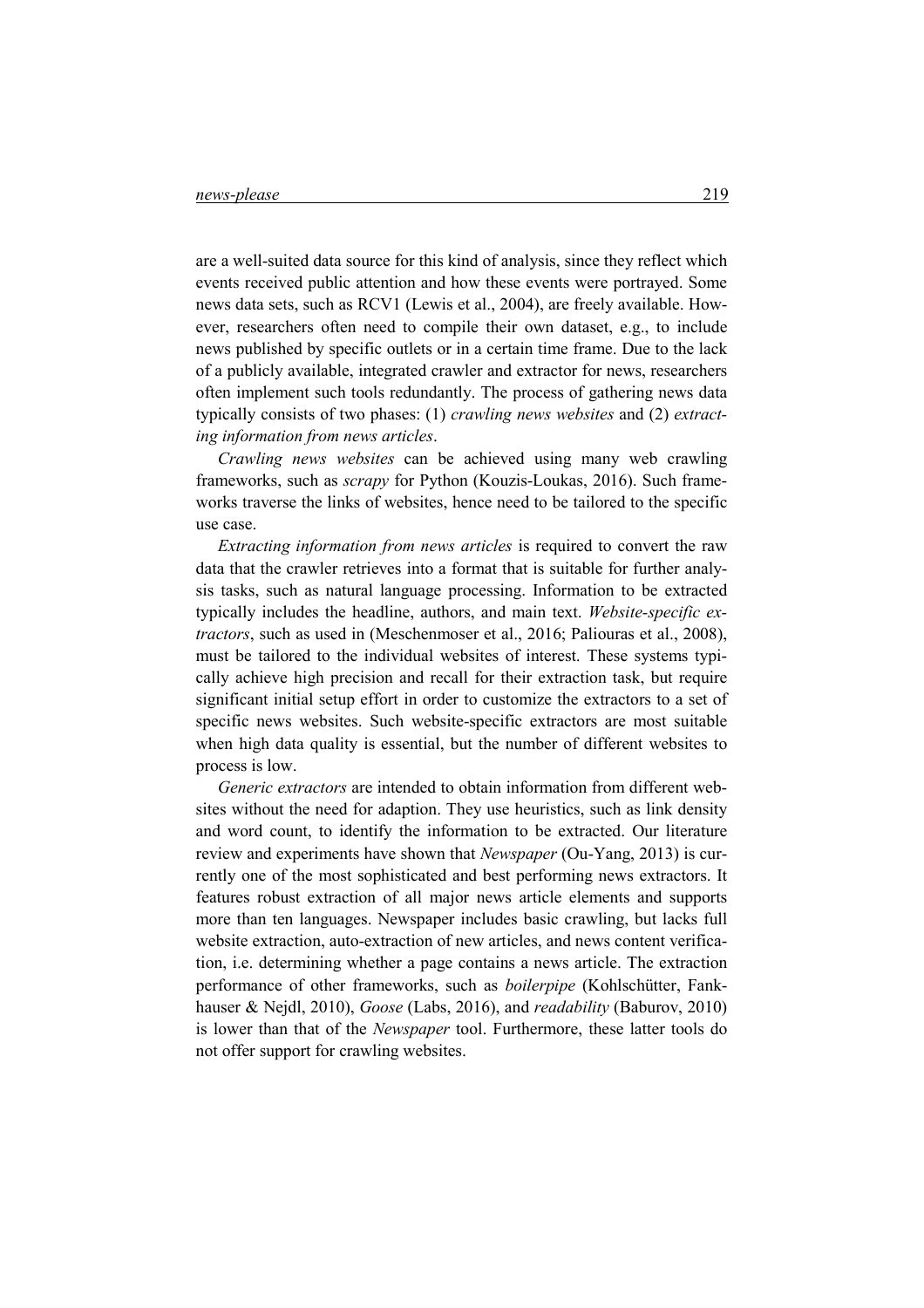To our knowledge, no available tool fully covers both the crawling and extraction phase for news data. Web crawler frameworks require use-case specific adaptions. News extractors lack comprehensive crawling functionality. Existing systems lack several key features, particularly the capability (1) to extract information from *all* articles published by a news outlet (*full website extraction*) and (2) to auto-extract newly published articles. With *newsplease*, we provide a system that addresses these two weaknesses using a generic crawling and extraction approach. The following section presents newsplease in detail.

### **2 System overview**

*news-please* is an open-source news crawler and extractor written in Python developed to meet five requirements: (1) broad coverage – extract news from any outlet's website, (2) full website extraction, (3), high quality of extracted information,  $(4)$  ease of use – simple initial configuration, and  $(5)$  maintainability. Where possible, news-please uses existing state-of-the-art tools, which we extended with functionality to meet the outlined requirements. This section describes the processing pipeline of news-please as shown in figure 1.



*Fig. 1* Pipeline for news crawling and extraction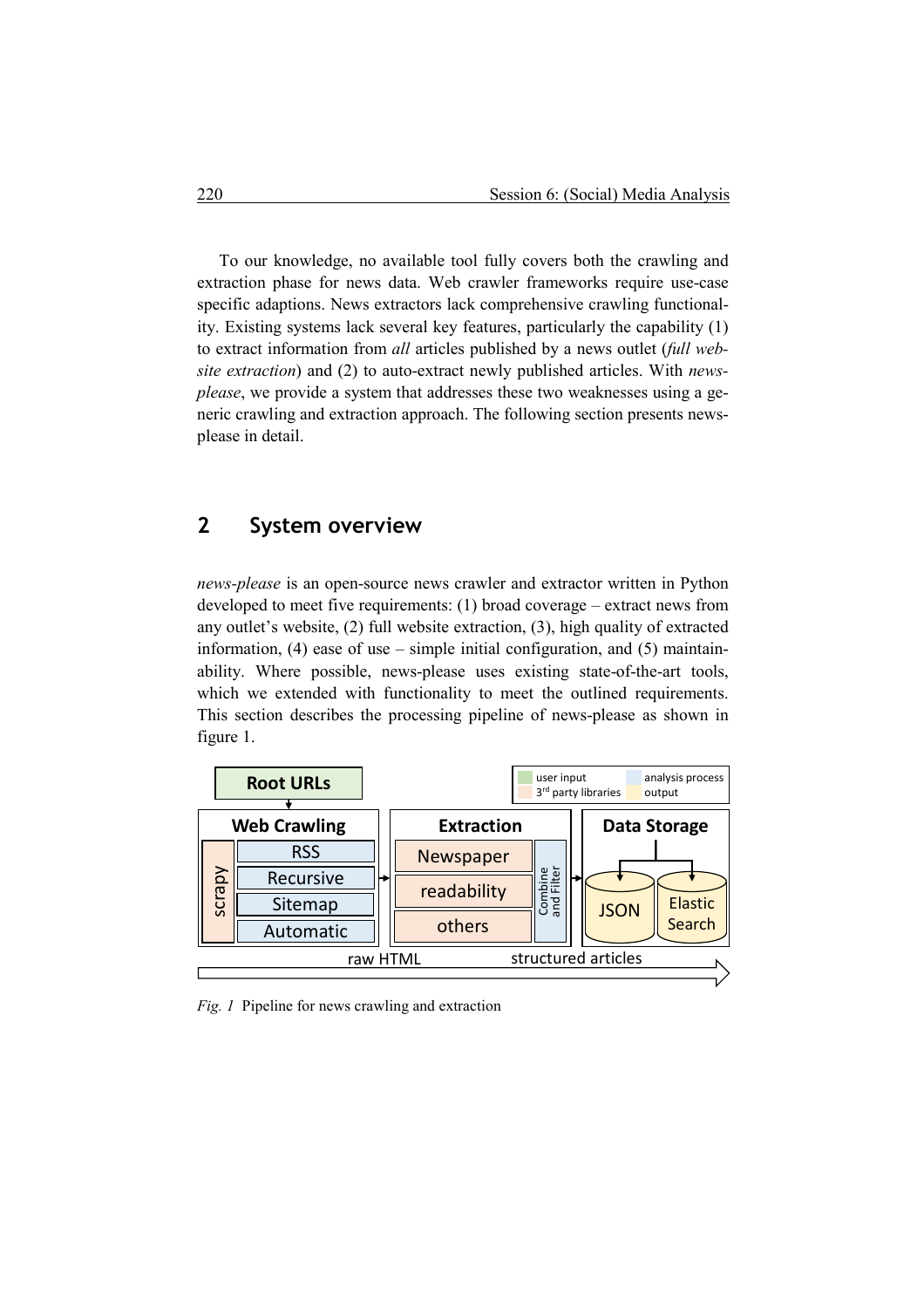*Root URLs.* Users provide URLs that point to the *root* of news outlets' websites, e.g., nyt.com. For each root URL, the following tasks are performed*.* 

*Web Crawling.* news-please performs two sub-tasks in this phase. (1) The *crawler* downloads articles' HTML, using the *scrapy* framework. (2) To find all articles published by the news outlet, the system supports four techniques: *RSS* (analyzing RSS feeds for recent articles), *recursive* (following internal links in crawled pages), *sitemap* (analyzing sitemaps for links to all articles), and *automatic* (tries sitemaps, falls back to recursive in the case of an error). The approaches can also be combined, e.g., by starting two news-please instances in parallel, one in automatic mode to get all articles published so far, and another instance in RSS mode to retrieve recent articles.

*Extraction.* We use existing state-of-the-art news extractors to obtain the desired information, i.e., title, lead paragraph, main content, author, date, and main image. In preliminary tests (cf. sect. 3), we evaluated the performance of four extractors (*boilerpipe*, *Goose*, *Newspaper*, and *readability*). *Newspaper* performed best for all news elements combined followed by *readability*. Thus, we integrated both extractors into *news-please*. Because both *Newspaper* and *readability* performed poorly for extracting publication dates, we added a regex-based date extractor (Geva, 2016). Our component-based design allows easily adding or removing extractors in the future. Currently, news-please combines the results of the extractors using rule-based heuristics. We discard pages that are likely not articles using heuristics, such as link-to-headline ratio, and metadata filters.

*Data Storage*. news-please currently supports writing the extracted data to JSON files and to an Elasticsearch interface.

# **3 Extraction performance**

In tests, we compared the extraction performance of *news-please* against the four extractors: *boilerpipe*, *Goose*, *Newspaper*, and *readability*. In total, we selected 20 articles from 20 news websites (the top 15 news outlets by global circulation and five major outlets in Germany) and manually assessed the quality of extracted information using a four-point-scale: (A) perfect; (B) good: the beginning of an element is extracted correctly, later information is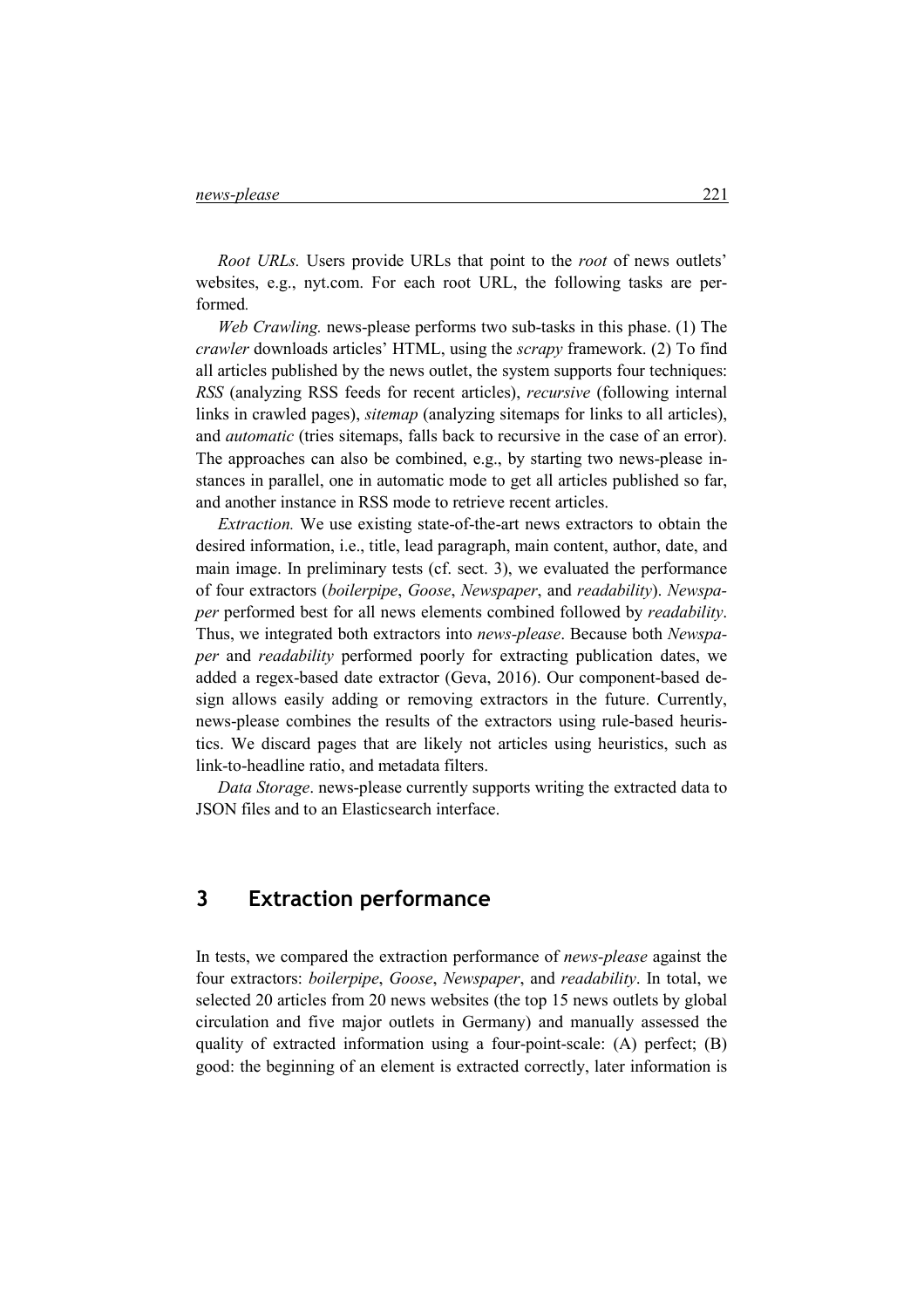missing or information from other elements is added, (C) poor: in addition to (B), the beginning of an element is not extracted entirely correctly, (D) unusable: much information is missing or from other elements. news-please performed particularly well for titles (82% in category A or B), description (76% in A or B), date (70% in A or B), and main image (76% in A or B). For other elements, the extraction quality can still be improved: main content (62% in A or B) and author (34% in A or B). Overall, news-please performed better than the included extractors individually.

# **4 Conclusion and future work**

We present *news-please*, the first integrated crawler and information extractor specifically designed for news articles. news-please is able to crawl *all* articles of a news outlet including articles published during the crawling process. The system combines the results of three state-of-the-art extractors. For high maintainability and extendibility, news-please allows inclusion of additional extractors and adaption to use-case-specific requirements, e.g., by adding a SQL result writer. In tests, we found that news-please achieves a higher extraction quality than the individual extractors. By integrating both the crawling and extraction task, researchers can gather news faster and with less initial effort and long-term effort. In the future, we will focus on improving the extraction of an article's main content, supporting more languages, improving the combination of extracted content elements, and evaluating the performance of news-please in more detail. The code has been made available under an Apache 2 license at: https://github.com/fhamborg/news-please.

#### **Acknowledgements**

This work has been supported by the Carl Zeiss Foundation. We also thank the students at the University of Konstanz who helped realize news-please: M. Bock, M. Fried, J. Hassler, M. Klatt, K. Kress, S. Lachnit, M. Pafla, F. Schlor, M. Sharinghousen, C. Spener, and M. Steinmaier.